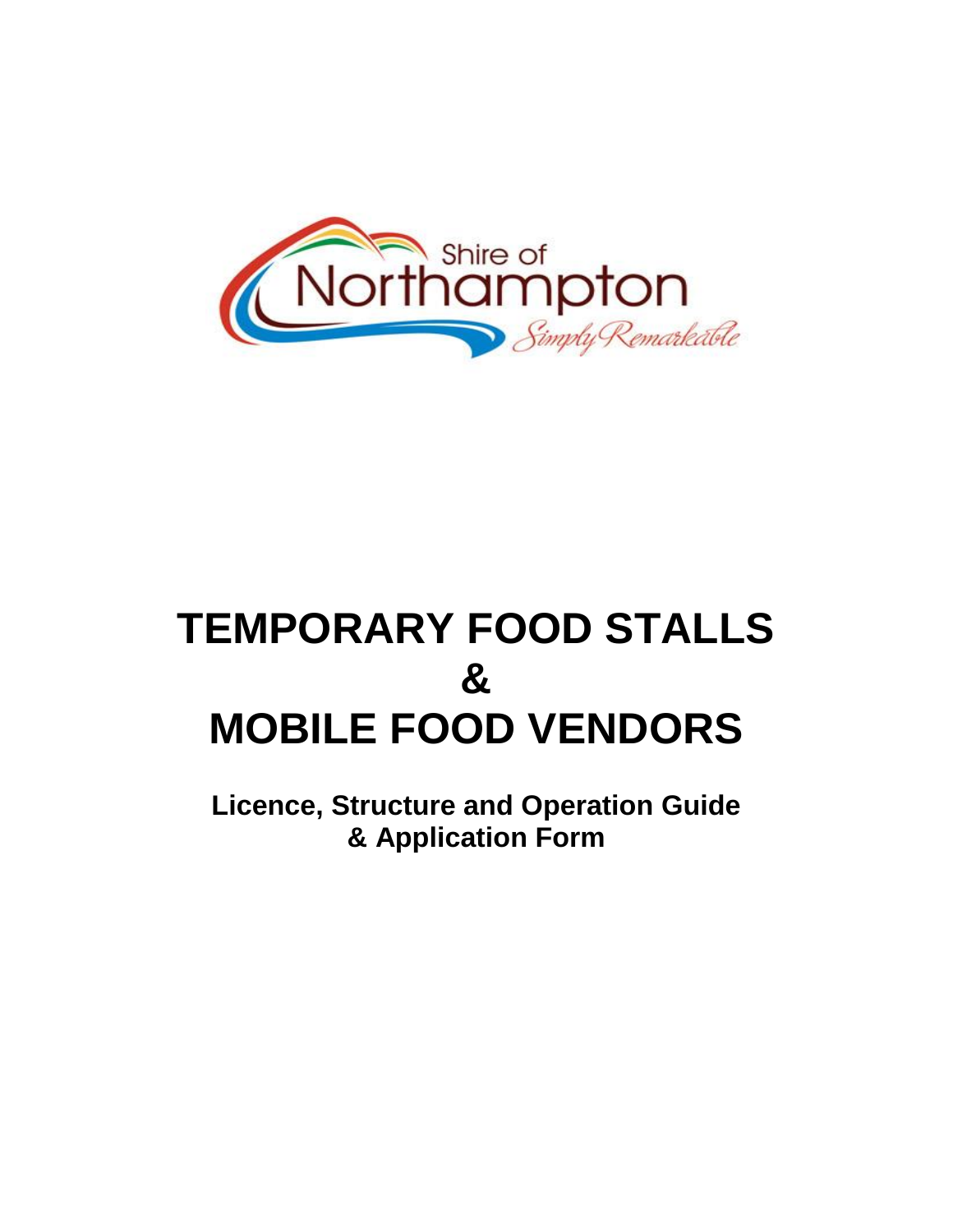# **ABOUT THIS GUIDE**

This guide is for individuals, businesses, charities and community organisations involved in the operation of temporary food stalls. It aims to provide a minimum standard of operational and structural requirements for Temporary Food Stalls, either used in the preparation or handling of food for sale to the public at markets, fetes and other like events

| APPLICATION FOR A TEMPORARY FOOD STALL LICENCE 18         |  |
|-----------------------------------------------------------|--|
| APPLICATION FOR TEMPORARY FOOD STALL POWER DISTRIBUTION21 |  |
|                                                           |  |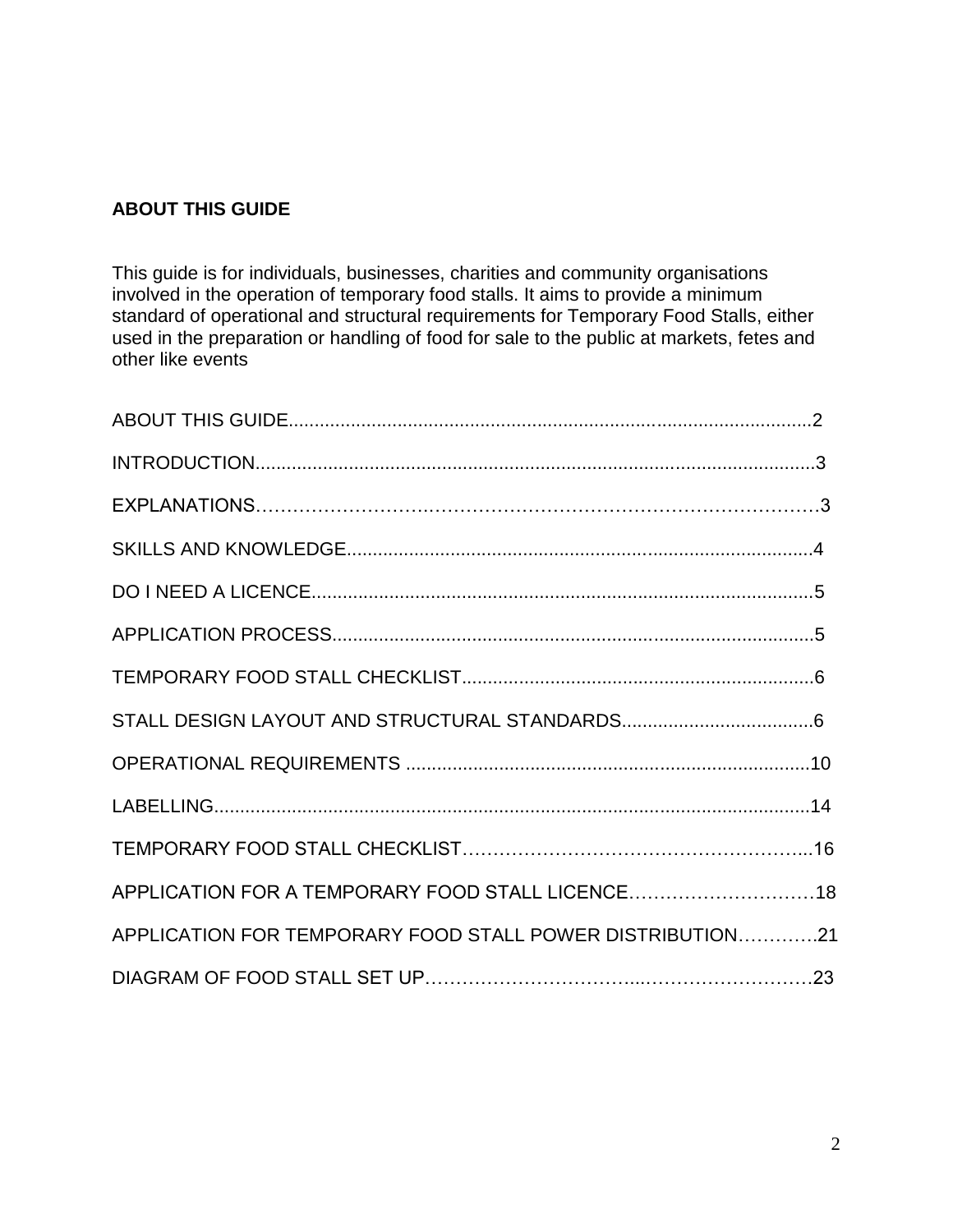#### **INTRODUCTION**

Temporary food stalls have become important features at many festivals, fetes and markets held throughout the year in the Shire of Northampton. Food stalls play an important role at these events by offering a variety of tasty and exotic foods for sale.

The Shire of Northampton licenses temporary food stalls in accordance with the Food Safety Standards Code of Australia, the Food Regulations 2009 and the Food Act 2008, and this guide is based on this legislation.

Temporary food stalls can pose a higher risk to consumers than takeaways and restaurants due to their temporary nature. Therefore it is important to ensure you follow these guidelines closely when setting up and operating a temporary food stall. That way you can ensure you are providing your customers with safe food.

Food stall requirements may vary depending on whether a temporary stall or mobile food van is a commercial entity or a not-for-profit organisation, or whether an exempted food business, or rated as a low/medium/high risk food business.

## **EXPLANATIONS**

- "Food Business" means a business, enterprise or activity (other than primary food production agricultural production) that involves –
	- (a) the handling of food intended for sale; or
	- (b) the sale of food,

regardless of whether the business is of a commercial, charitable or community nature or whether it involves the handling or sale of food on one occasion only.

"Registration" – All food businesses which "sell food" (including food stalls), unless as "exempted food business" are required to be registered with the Shire in which the business resides or the Shire of Northampton, under the Food Act 2008.

"Sell Food" – includes the following:

- Barter, offer or attempt to sell;
- Receive, have in possession, display, cause or permit to be sold or offered for sale;
- Provide under a contract of service;
- Supply food as a meal or part of a meal to an employee, in accordance with a term of an award governing the employment of the employee or a term of the employee's contract of service, for consumption by the employee at the employee's place of work;
- Dispose of by way of raffle, lottery or other game of chance;
- Offer as a prize or reward;
- Give away for the purpose of advertising or in furtherance of trade or business; and
- Sell for the purpose of resale.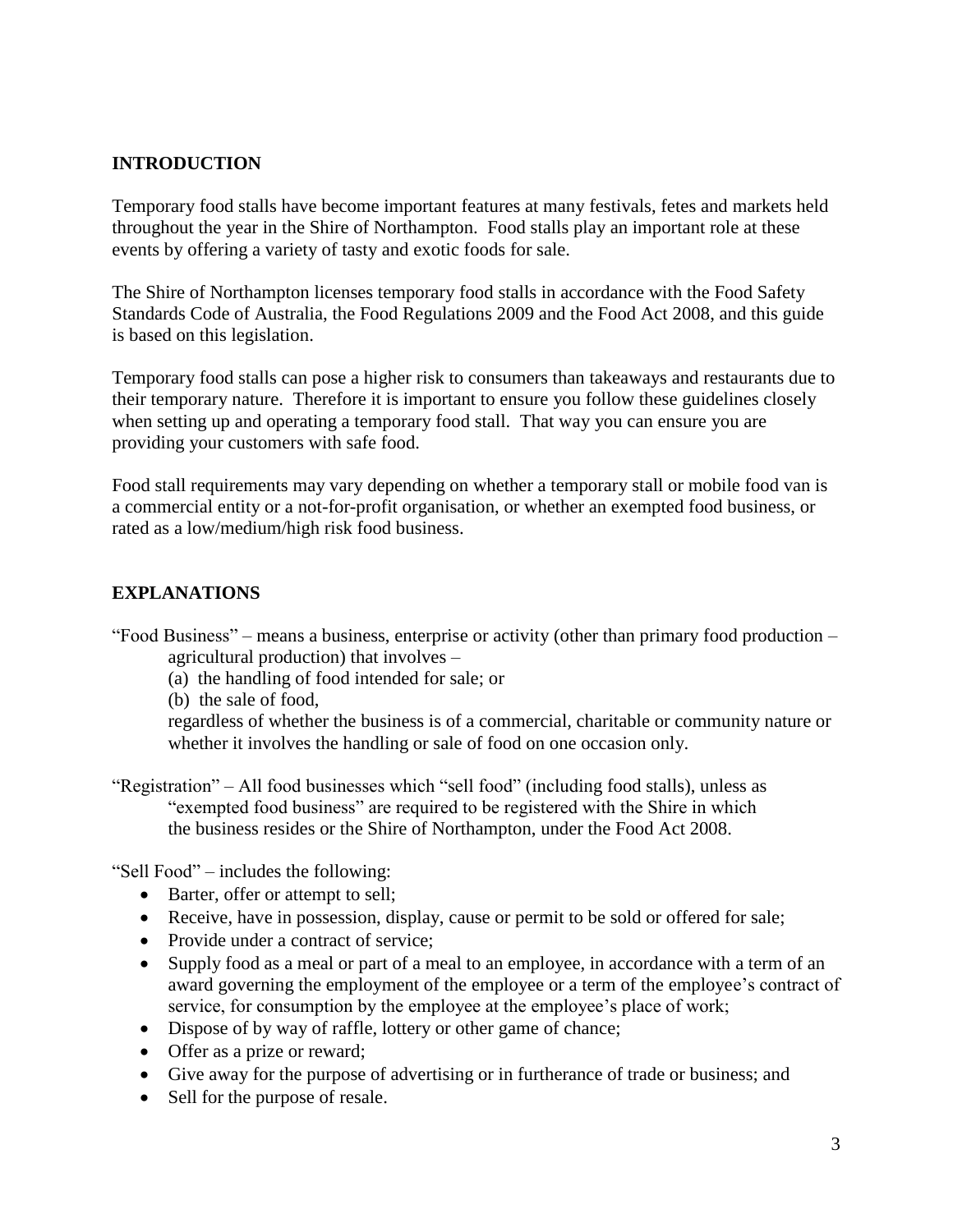"Exempted Food Business" (is a reference to whether the food business needs to be registered as a Food Premises or not) – means a food business which is:-

- (a) conducted solely to raise money for purposes that are of a charitable or community nature; and
- (b) any food handled
	- Is not "potentially hazardous food"; or
	- After being appropriately cooked, is provided for immediate consumption (eg. a sausage sizzle).

An Exempted Food Business, while not required to be registered as a Food Premises, **will need to obtain** a Temporary Food Stall Licence from the local government to handle and sell food at a community festival, fete or market.

"Potentially Hazardous Food" - includes food that has to be kept at certain temperatures to

minimise the growth of pathogenic micro-organisms that may be present in the food or to prevent formation of toxins in the food.

Such food includes –

- Meat (beef, pork, sheep, goat, etc)
- Poultry (chicken, turkey, duck, etc)
- Fish, Shellfish, and Crustaceans
- Eggs, Milk and other dairy products
- Cooked Rice, Beans, or Vegetables, and Baked Potatoes
- Mushrooms, Raw Sprouts
- Tofu and other soy-protein foods
- Untreated Garlic and Oil mixtures, and certain synthetic ingredients.

All operators of a temporary food stall or mobile food van have a **responsibility and a duty of care** to ensure that all foods and beverages produced, stored, handled or offered for sale from the food stall and the setup and structure of the food stall are in compliance with the requirements of the Food Act 2008, the Food Regulations 2009 and the Food Safety Standards Code of Australia.

The standard of food stalls construction, personal hygiene and methods of food production generally, shall at all times **protect food from environmental and personal contamination,** e.g. sun, dust, vermin, touching and coughing (by food handlers and/or the public) etc.

## **SKILLS AND KNOWLEDGE**

All applicants and persons undertaking food handling operations are required to have appropriate skills and knowledge commensurate with the activities proposed to be conducted and the type of food proposed to be prepared. It is recommended that anyone planning to have a food stall is to undertake and complete the free I'm Alert Food Safety Training course which can be found on line at [www.northampton.wa.gov.au.](http://www.northampton.wa.gov.au/)

Charities and community organisations are exempt from Skills and Knowledge requirements if:-

**If it is a one-off stall or event;**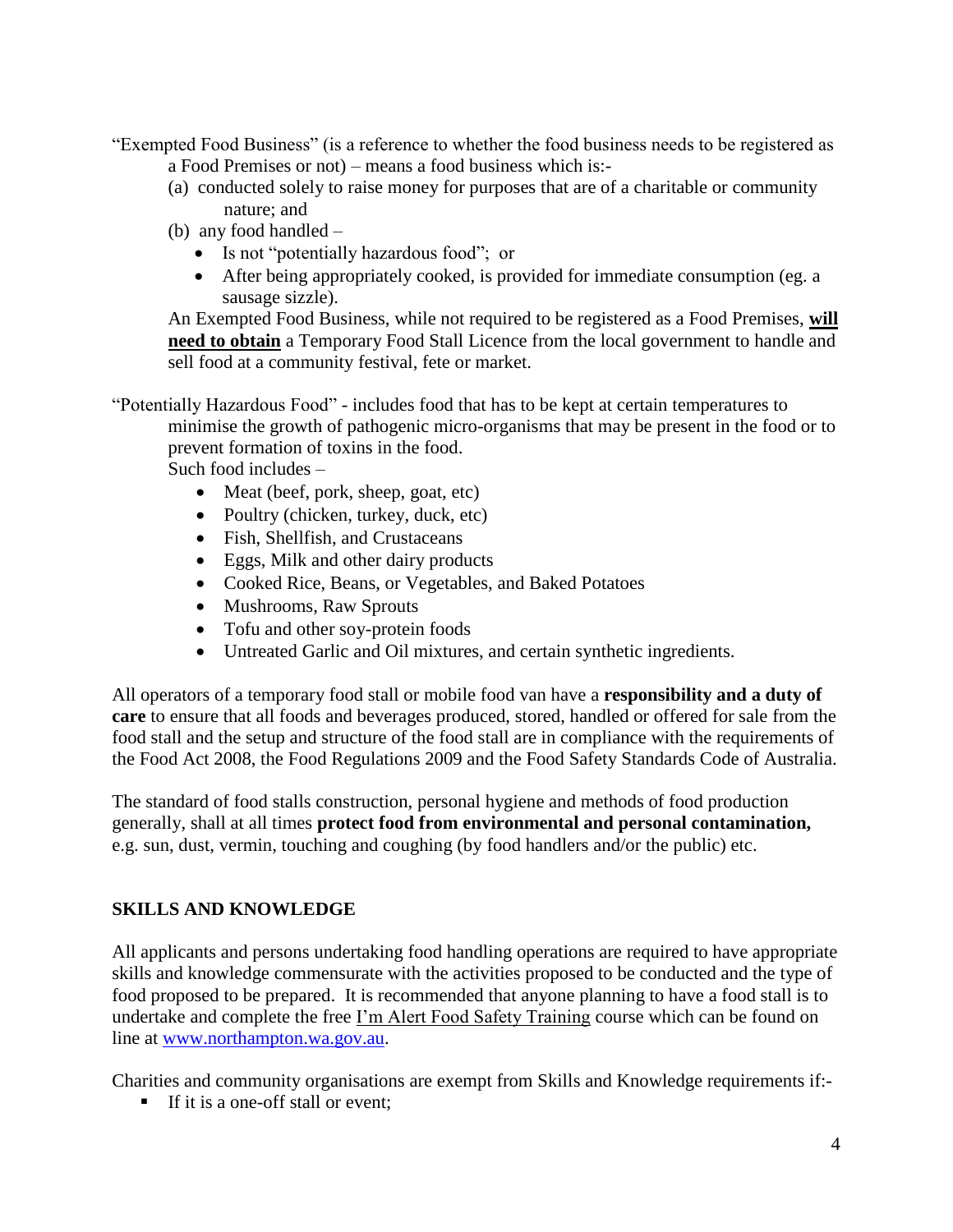- **•** There is no personal financial gain, that is, all moneys raised are used for charitable or community purpose; and
- The food sold is shelf stable e.g. Biscuits, cakes without cream, jams or chutneys; or
- The food is consumed immediately after thorough cooking e.g. Sausages sold straight from the barbecue.

These food handlers must still comply with the health and hygiene requirements of the Food Safety Standards.

The event organiser should ensure that all food handlers and supervisors have the necessary skills and knowledge they need to handle food safely. Should you require any further details or advice in relation to the skills and knowledge component please contact the Environmental Health Officers at the Shire of Northampton on - 9934 1201 Northampton Officer or 9937 1097 Kalbarri Office.

# **DO I NEED A TEMPORARY FOOD STALL LICENCE?**

All stallholders intending to sell any food at an event from a temporary food stall or a mobile food van within the Shire of Northampton are required to complete the Temporary Food Stallholders Application form which you will find at the back of this document.

Whether your premises (food business or home kitchen) is registered as Food Premises under the Food Act 2008 with the Shire of Northampton or another local authority, if you intent selling food from a temporary stall or mobile food van at an event or community market you will still need to apply for a Temporary Food Stall Licence for that event or market.

# **APPLICATION PROCESS**

- 1. Obtain a Temporary Food Stall Licence Application Form from the Shire of Northampton offices in Northampton and/or Kalbarri.
- 2. Submit your completed application form and Temporary Food Stall Set-up Diagram to the Environmental Health Officer by visiting the administration offices at Northampton and/or Kalbarri.

Owners/operators of a Registered Food Premises who are applying for a Temporary Food Stall Licence must include a copy of their Food Premises Registration Certificate and a copy of their Insurance Certificate of Currency which should include cover for the temporary food stall or mobile food van.

3. If you have trouble completing the application form, please phone the Environmental Health Officer on 99341202 or 99371097.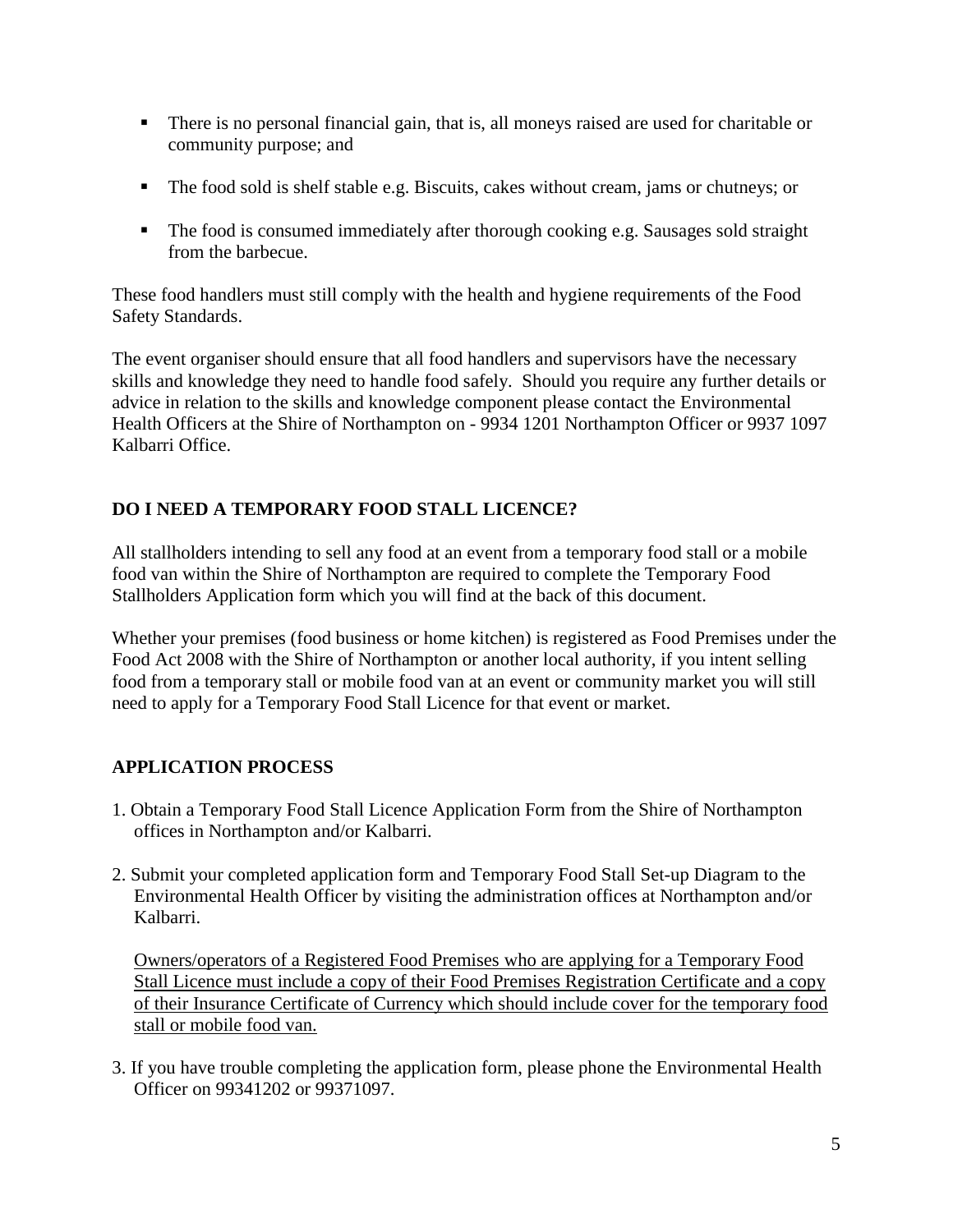4. Council will then assess your application and if approved, will issue a licence.

Please ensure that the application is submitted at least 7 (seven) days before the event to allow time to process the application. It is also advisable to contact your local Environmental Health Officer to discuss your plans before applying for a licence.

## **TEMPORARY FOOD STALL CHECKLIST**

A checklist has been developed for food stall operators to ensure the correct set up and operation of a temporary food stall. A copy of this checklist is at the back of this guide. Use the checklist each time you set up and operate your stall. It will help to ensure that you have all the correct equipment, adequate structure, and adequate facilities and follow good hygiene practices. You can also use the Temporary Food Stall Set-up Diagram as well.

#### **STALL DESIGN LAYOUT AND STRUCTURAL STANDARDS**

If you are planning to operate a food stall, visit the proposed site to ensure it is suitable for preparing, storing, handling and selling food, before you submit your application.

#### **Structure and location**

- A one day food stall shall consist of a food stall of which the roof and three sides are covered with plastic sheeting or vinyl as approved by the EHO. A lesser standard may be approved if all foods for sale are pre-wrapped. This will help to protect the food from contamination. The material used should be something that will not absorb grease and be easily cleaned.
- The floor of the stall should be easy to keep clean. In some instances if the ground will not pose a risk to food safety, such as concrete or paving then no additional flooring will be necessary.
- Equipment, tables and benches are to have good support and be covered with a material that is easy to keep clean or are to be smooth, impervious and free from cracks and crevices.
- An uninterrupted supply of power shall be provided, if required, to the food stall for refrigeration, cooking, and lighting purposes. Such installation shall be in accordance with requirements of the relevant Power Supply Authority and, including all electrical cables and cords, must carry a **current testing tag**.
- The use of inbuilt or portable generators for the provision of power is acceptable.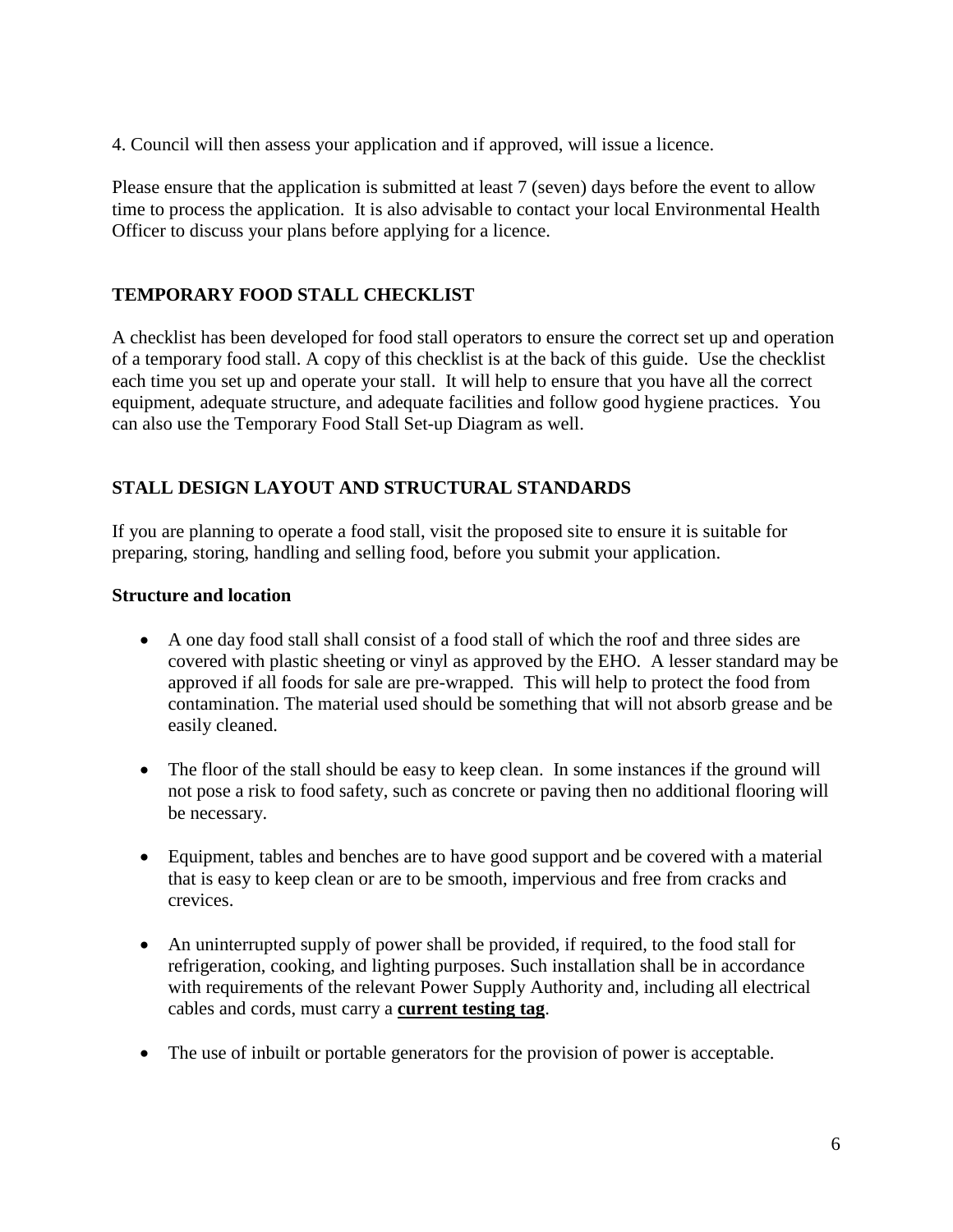### **Transporting food**

Contamination of foods during transportation shall be prevented through ensuring that:

- All food is transported in sealed appropriate packaging or containers;
- Chilled or hot foods are maintained at the correct safe temperatures;
- Raw foods and cooked foods are to be kept completely separate.

Vehicles used in the transport of food must be maintained in good repair and be clean with separate storage for food and non-food products.

#### **Protection of food**

- Disposable eating and drinking utensils are recommended, however reusable utensils may be used, provided suitable means for adequately washing, rinsing and drying these utensils are provided.
- All food stored inside the stall shall be 750mm above the ground and covered or in closed containers to protect the food from dust and insects.
- Food shall not be displayed so as to be openly accessible to the public. A physical barrier shall be provide by the means of a sandwich display type counter, Perspex or glass sneeze guards or clear plastic siding doors to the stall.
- All condiments such as sauce, mustard, etc, shall be contained in squeeze type dispensers or in individual sealed packs.
- All disposable eating utensils shall be pre-wrapped in paper napkins, cellophane bags or similar material prior to distribution to the public.
- Drinking straws, paper cups, spoons, etc, shall be enclosed in suitable dispensers or otherwise protected from contamination.
- Food stalls are not to be located in close proximity to events or activities that may create or cause dust.
- Tea, coffee, cordial and/or other beverages shall be dispensed from an enclosed or lidded receptacle equipped with a tap or spout.
- All food handlers to be clean in person and in attire and are to be appropriately dressed.
- All pre-packaged foods shall be labelled in accordance with the provisions of the Foods Standards Code and include the following:
	- o The name of the food;
	- $\circ$  Name and address of supplier &/or manufacturer;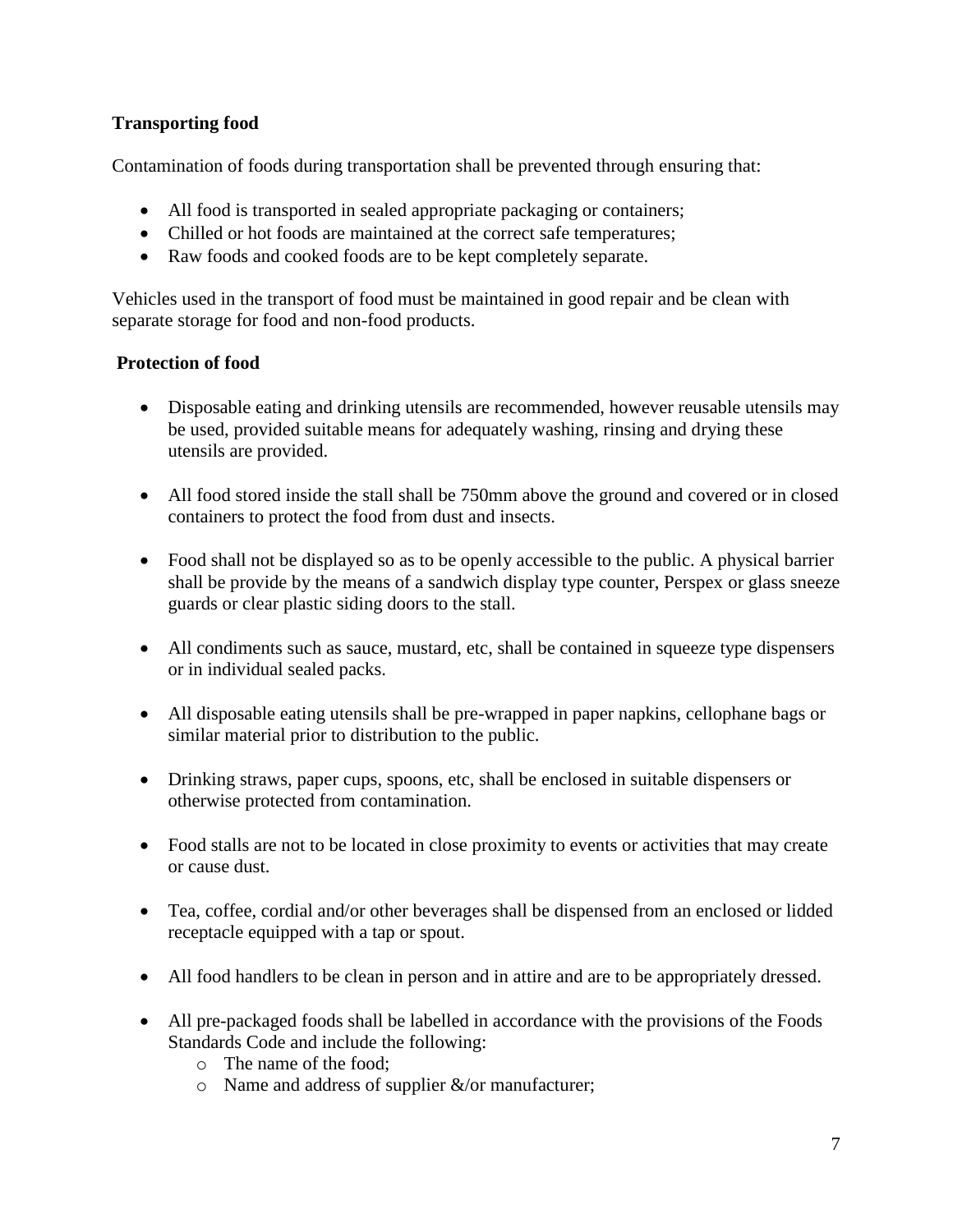- o Main ingredient in the food by its common name. Ingredients are to be listed in descending order of volume or weight;
- o State any ingredients that may cause allergies regardless of the amount in the food;
- o Use by date or best before date;
- o Weight or volume of product;
- o Nutritional information panel.

#### **Washing facilities**

- Separate hand washing and utensil washing facilities are to be provided. Set up two containers (around 20 litres by volume) fitted with taps. Label each container, one 'Hand washing only' and the other 'Utensil washing only'.
- Hot water and sanitiser are to be available for cleaning.
- Liquid soap and disposable paper towels are to be provided for hand washing. Hand sanitisers are **not** suitable for use by food handlers.
- All cooking utensils are to be removed from the site at the end of the day and thoroughly cleaned and sanitised in dishwashing facilities connected to hot water or the double bowl sink method.

### **Cooking**

- All cooking and hot food storage equipment is to be located under cover, within the food stall or otherwise suitable protected from contamination.
- Cooked foods to be kept separate from raw foods.
- Use different chopping boards/work surfaces, equipment and utensils for different types of foods, and for handling raw and cooked foods.
- Raw foods waiting to be cooked and foods which have been cooked shall not be displayed outside the stall.
- Containers and equipment used for raw foods are not to be used for cooked foods or vice versa to reduce the likelihood of cross-contamination occurring.
- If cooking equipment is located at the front of the stall, provide a sneeze barrier to protect the food. Locate any BBQ away from close proximity to the public, i.e. back of the stall. Remember, a BBQ and hot bain maries are hot and can pose a danger to the public, especially young children.
- The cooking area shall be kept free of dust borne contamination and droplet infection (coughing, sneezing by the public).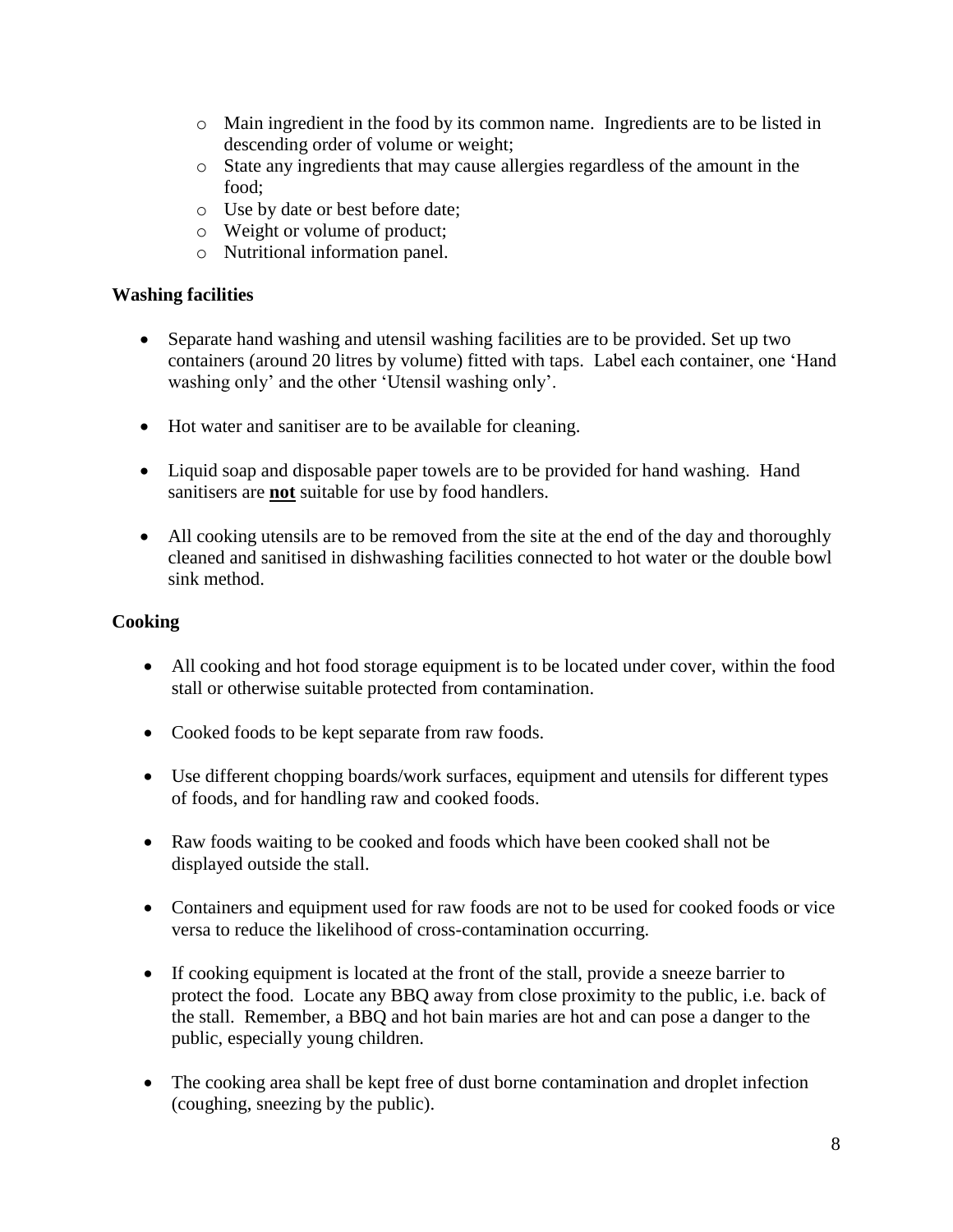- Where cooking is carried out adequate provision shall be made to protect the food stall walls, floor and roof from heat, flame and splashing.
- A dry chemical fire extinguisher of suitable capacity must be placed in the stall if cooking is conducted within the stall.

#### **Food Temperature control**

- All takeaway foods prepared in a stall shall be for immediate sale and consumption unless a suitable food warmer or food display, maintaining the food at a temperature of at least  $60^{\circ}$ C (hot foods), or below  $5^{\circ}$ C (cold foods) is provided.
- Pre-prepared food products or pre-packed food consisting wholly or in part of fresh cream, custard, trifle or similar food which promotes bacterial growth **shall not be sold** from a temporary food stall, unless stored or displayed under refrigerated conditions as prescribed above.
- All raw food and perishable foods such as steaks, hamburger patties, frankfurts, shall be stored in a portable cooler together with an adequate supply of ice or cooling medium.
- The sale of **pre-cooked chicken** or **pre-cooked chicken pieces** or **pre-cooked rice** from a temporary food stall **is not permitted.**
- No smoking is permitted in areas where food is being prepared or cooked.
- Juvenile food handlers to be supervised by a responsible adult. The total number of food handlers is to be kept at a minimum.
- Persons handling monies must not handle unpackaged foods.
- No animals or pets allowed within 10 metres of food stalls or vans, except for assistance animals. Food stalls and vans to be a minimum of 10 metres from public sanitary conveniences.

#### **Waste**

- Provide refuse containers with a fitted lids and bin liners for the disposal of waste and label 'refuse only'. Clean and empty the bin regularly or when full.
- All waste oil must be placed into a suitable container such as the original oil container and removed at the end of the event. Larger amounts should be removed by a licensed waste contractor.
- Waste water is to be stored in a container and labelled 'Waste water only' and disposed into a sewer under a trade waste approval.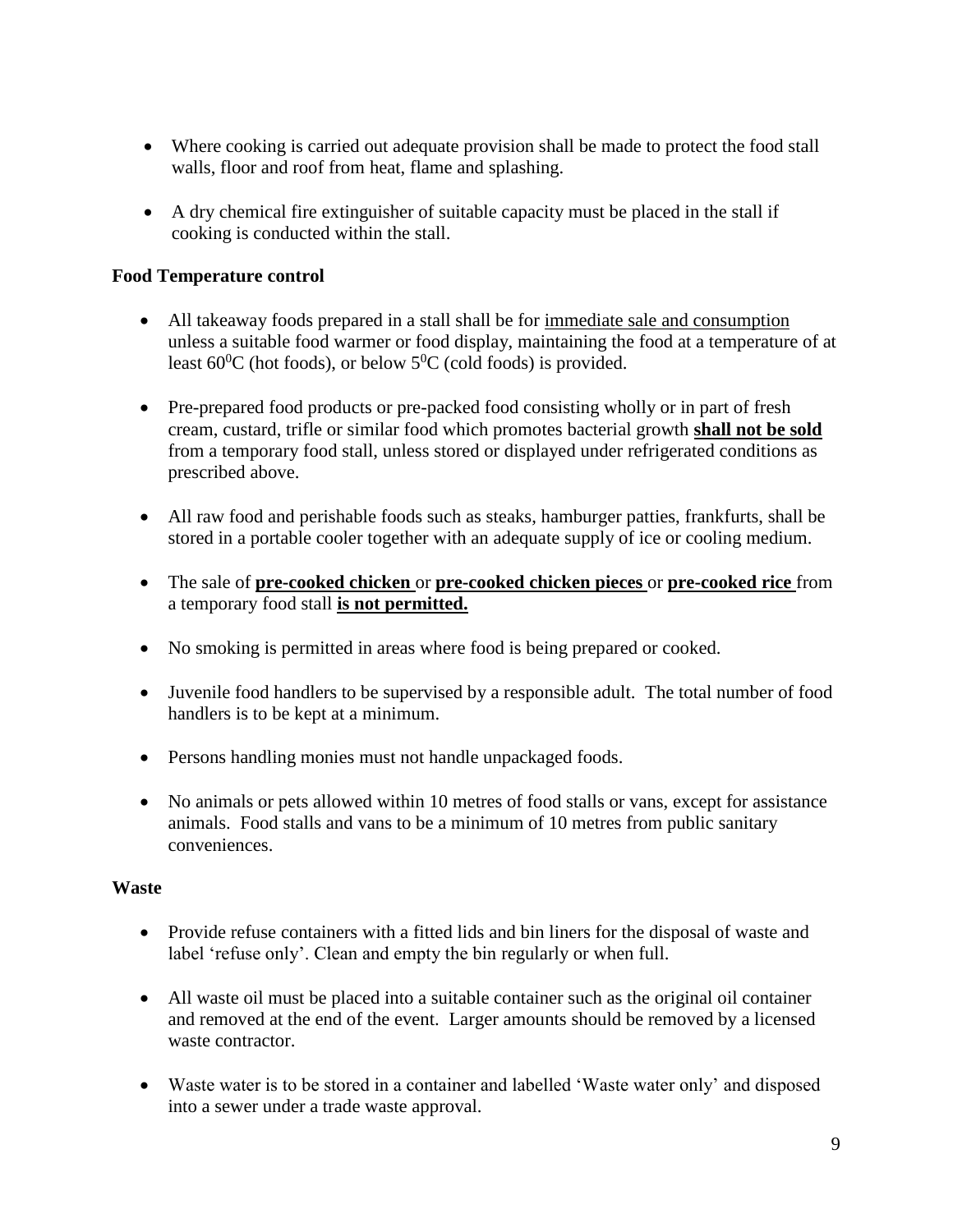#### **Equipment**

- Mobile refrigerators/cold rooms will be needed to store the bulk of your high-risk food for the day.
- Insulated containers such as eskies packed with ice can be used for storing small amounts of food waiting to be cooked.
- A thermometer must be kept on site and used to regularly check the temperature of hot and cold foods. Electricity supplies at temporary events can be unstable and cut out without operators knowing. Checking temperatures with a thermometer regularly and recording temperatures will alert you to any potential problems.
- Food found not being stored at the correct temperature may be investigated by a Council officer and seized to prevent sale. Therefore temperature records are essential to prove your food has been kept at the correct temperature.

#### **When handling food always consider:**

- Am I protecting the food from contamination?
- Am I maintaining the food at the correct temperature?

#### **OPERATIONAL REQUIREMENTS**

#### **Temperature Control**

Effective temperature control is one of the most important ways to minimise the growth of bacteria and the risk of food poisoning.

#### **Temperature control tips**

- 1. **Delivery**: always check that food is at the correct temperature when delivered, either below 5°C or above 65°C. Use a thermometer, such as one with a metal probe that you clean with a sterile alcohol wipe, or use an infra red thermometer which does not need to be in contact with the food to read its temperature.
- 2. **Storage**: never reheat food in a bain marie. These should only be used to store hot food, which should have an internal temperature of above 60°C.
- 3. **Regularly check and record temperatures** of refrigerators, freezers and refrigerated display units, as well as hot food units.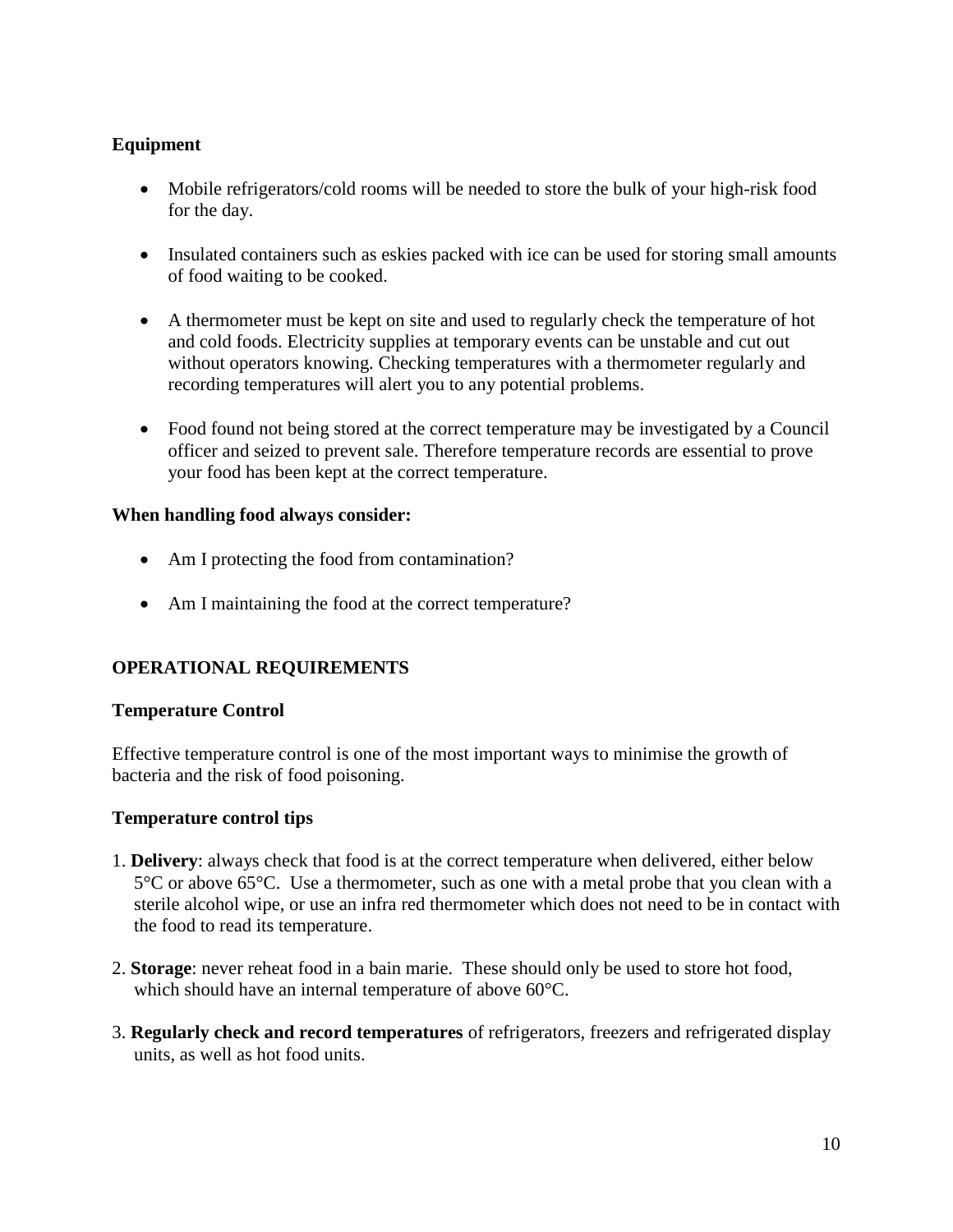- 4. **Preparation**: keep food temperatures out of the danger zone (5 60°C) by planning your time, menu, cooking, and storage in advance.
- 5. **Thawing**: Never thaw food at room temperature. Food should be thawed in a refrigerator or cold room at 5°C. If time is limited, thaw food in a microwave oven. Always thoroughly thaw food such as poultry before cooking.
- 6. **Cooking**: thoroughly cook meat and poultry dishes. Bacteria found naturally in meat and poultry, such as Salmonella, will be destroyed when cooked to temperatures over 60°C.
- 7. **Cooling**: cool food rapidly to 5°C within four hours. Cool food slightly at room temperature for no more than 20 minutes, then place in the cold room below 5°C.
- 8. **Reheating**: reheat food quickly, and in small quantities, to at least 70°C to stop bacteria growing.
- 9. **Display**: make sure cold food is at 5°C or below, and hot food is at 60°C or above, before placing in the display unit or salad bar. Do not overload the display unit and do not display sandwiches and cream cakes on the counter or at room temperature.

#### **Personal Hygiene**

It is essential that people handling food use high standards of personal hygiene.

Hand washing is a vital part of personal hygiene. Personal hygiene tips when working with food include:

- Wash hands regularly even if you use gloves and utensils, you still must wash your hands and keep them clean, in particular:
	- o Before handling food;
	- o Immediately after handling raw food, especially raw meat or poultry;
	- o After going to the toilet;
	- o After handling money;
	- o After blowing their nose, sneezing or coughing;
	- o After breaks, especially if you have eaten or drunk anything or had a cigarette;
- Have a separate hand wash basin in every food preparation area;
- Wear clean clothes, apron and where practicable, protective food handling gloves and food handling tongs;
- Don't wear jewellery (includes rings, friendship braids, bangles, bracelets, and watches) on hands and wrists, as bacteria can become caught in jewellery and contaminate food – only exception to this a smooth wedding band;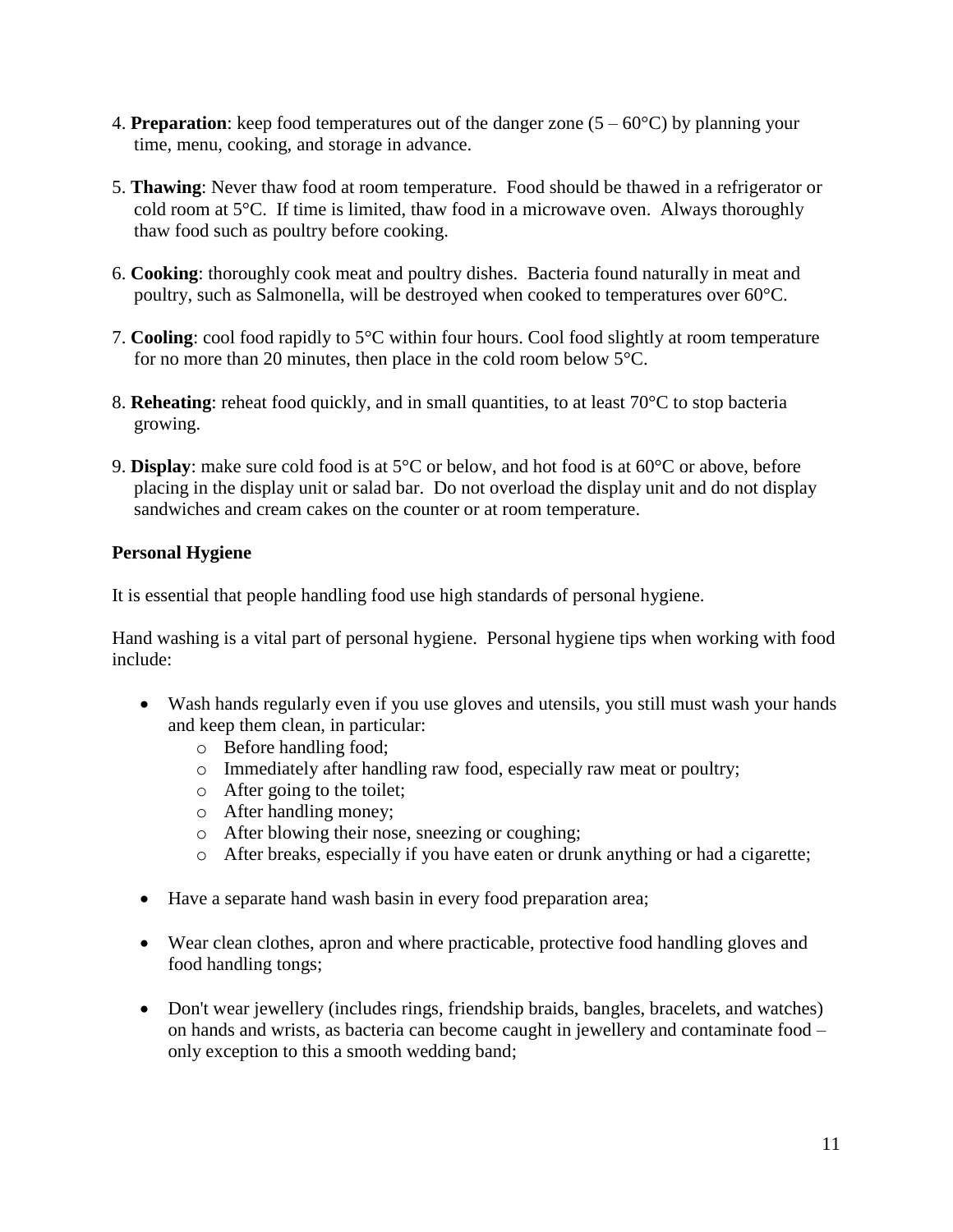- Tie back and/or cover hair so that hair is not around the face and there is no need to brush it away from eyes or face;
- Keep fingernails short, clean and without nail polish: cracked and long nails can harbour bacteria and nail polish can flake into food;
- Avoid touching their face or hair;
- Wash uniforms, smocks or aprons daily;
- Cover cuts and sores with waterproof, brightly coloured bandaids. They can be seen in the food if they fall off and the food can then be disposed of. If on the hand use a disposable glove to further protect the wound;
- Don't prepare food when you are ill, particularly if you have cold symptoms, vomiting, diarrhoea, or skin infections on the hand;

#### **Illness**

Food handlers with symptoms of food poisoning, such as diarrhoea, vomiting or stomach pains, must not handle food and must leave the food preparation areas immediately and go home. All other illnesses and skin conditions must be reported to a manager/supervisor or the licence holder who then needs to determine if these conditions pose a risk of spreading bacteria or disease should the person continue to handle food.

#### **Cross Contamination**

Cross contamination occurs when food becomes contaminated with bacteria from another source. Cross contamination causes about 20% of all food borne illness breakouts. Some ways to prevent cross contamination include:

- Use separate cutting boards for raw and cooked food (colour or label boards to remember their purpose);
- Prepare raw and cooked foods in separate areas;
- Wash raw fruits and vegetables thoroughly to remove soil and contaminants before cutting;
- Clean and sanitise equipment and utensils after cutting raw meat and before preparing cooked or raw food that will not be cooked;
- Clean and sanitise preparation benches and sinks between different tasks and at the end of each day;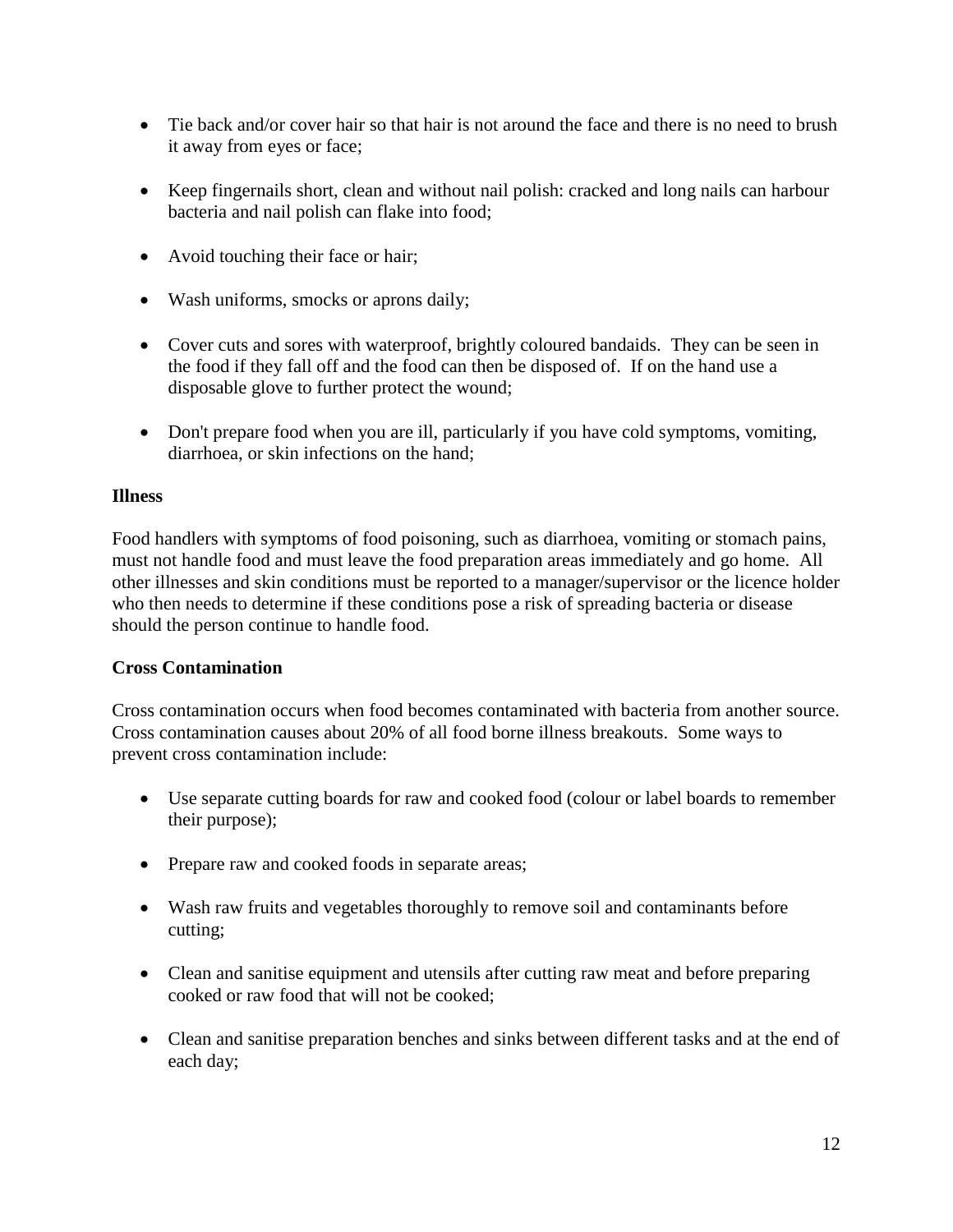- On cool room shelves, store raw meats in suitable sized containers beneath and separate to cooked meats, vegetables and fruits so that juices from the raw meats cannot accidently drip onto other foods and containers;
- Always wash your hands with soap and water or change gloves after carrying out different tasks;
- Cover all food to prevent contamination;
- Allow dishes to air dry rather than using a tea towel that could be contaminated;
- Throw away cracked or chipped crockery as bacteria can hide in cracks and contaminate food.

#### **Cleaning**

Cleaning and sanitising cooking utensils and equipment used to prepare food is essential for the safe operation of any food business.

Cleaning is the removal of visible dirt, grease and other material. Sanitising is the use of heat or chemicals to reduce bacteria. Neither method removes or kills all bacteria.

- Clean and sanitise all cutting boards and preparation benches after each use, particularly when changing from preparing raw to cooked foods;
- Store cleaning products away from food;
- Use different cloths for cleaning different types of food areas and equipment;
- Soak cleaning cloths in sanitiser on a daily basis.

#### **Waste Management**

It is important to ensure your rubbish is adequately protected from pests and does not create an odour problem. Some Waste Management tips include:

- Choose bins large enough to hold all of your rubbish;
- Make sure your bin has a lid that fits. This will prevent pests from accessing the waste and transferring dirt and diseases from the bin to clean benches or crockery in your kitchen;
- Don't let your rubbish sit rotting. Waste should be removed regularly.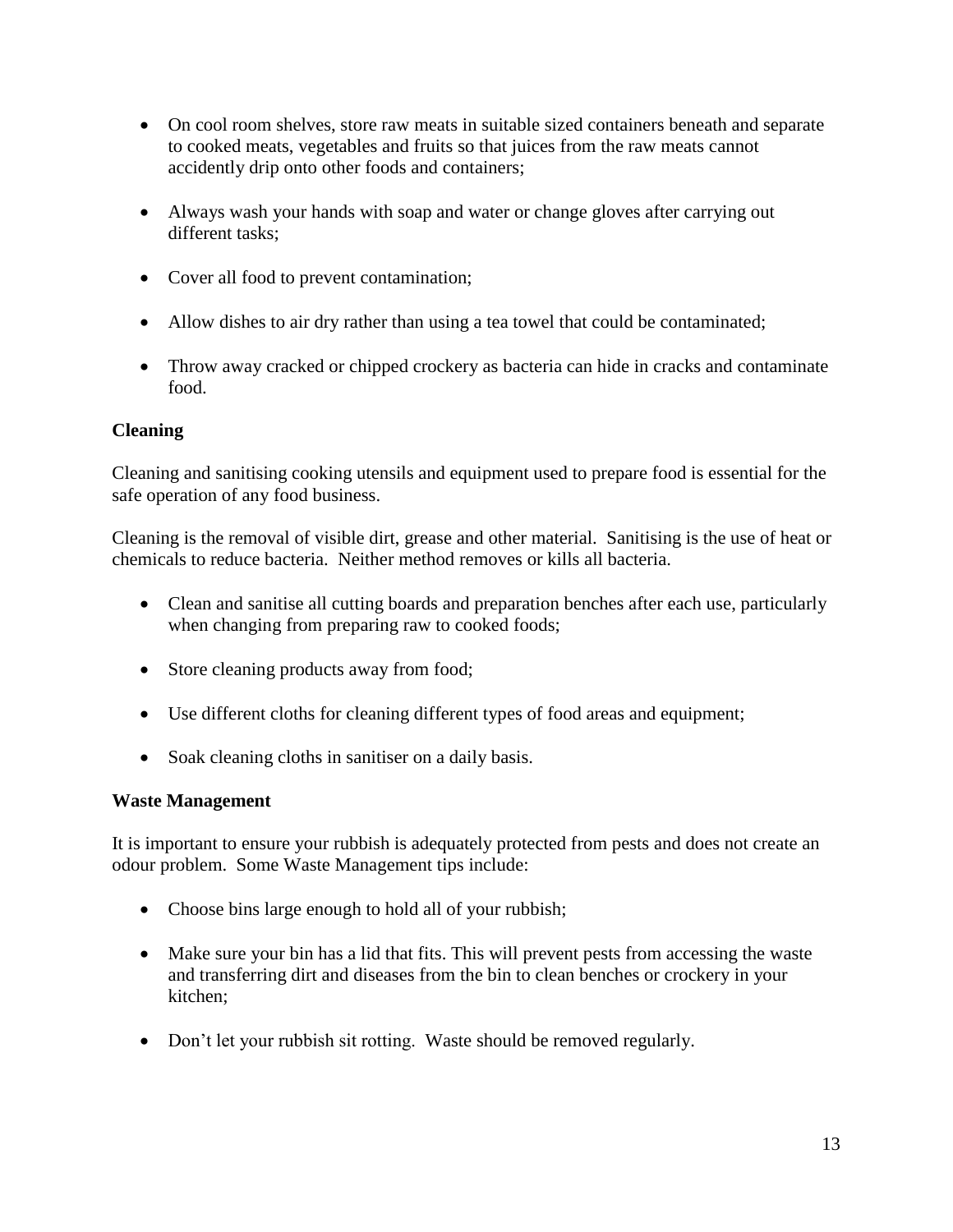#### **What is the best way to serve taste samples?**

When serving, it is important to keep the food protected from all the different types of contamination. Ways to protect food from contamination include:

- Provide single serves of the food sample. Use disposable products such as cups, spoons, toothpicks to minimise handling by the customer;
- Provide a physical barrier, such as Perspex, between the customer and the food, display only small quantities at a time, so food samples have less time to become contaminated;
- If required, keep the food samples hot or cold. Some samples may be kept out of temperature control if the time and temperatures are carefully monitored;
- Supervise to ensure that customers do not re-dip spoons or other items;
- Provide litter containers so customers can dispose of used single use items;
- Use tongs and gloves when you handle samples;
- Have a sign stating "no double dipping, single serve only".

#### **LABELLING**

Under the Australian New Zealand Food Authority (ANZFA), all packaged food must be labelled.

Exemptions apply to:

- unpackaged food;
- whole or fresh cut fruit and vegetables;
- food sold at fundraising events NB some labelling requirements still apply but not the whole ANZFA Labelling Standards requirements;
- food packaged in the presence of the purchaser;
- food made and packed on the premises from which it is sold.

Although these exemptions apply, businesses must be able to inform the public of the contents of food either verbally or in writing if requested.

Labelling requirements for packaged foods:

If you have any food that is going to be sold in a package, eg jams, chutneys, sauces, cakes, slices, biscuits, or if you repack bulk food into smaller portions eg nuts, lollies, etc, then the food must have a label that provides the following information:

- 1. the label must be clearly and legibly written in English;
- 2. the label must have the name of the food product and/or description;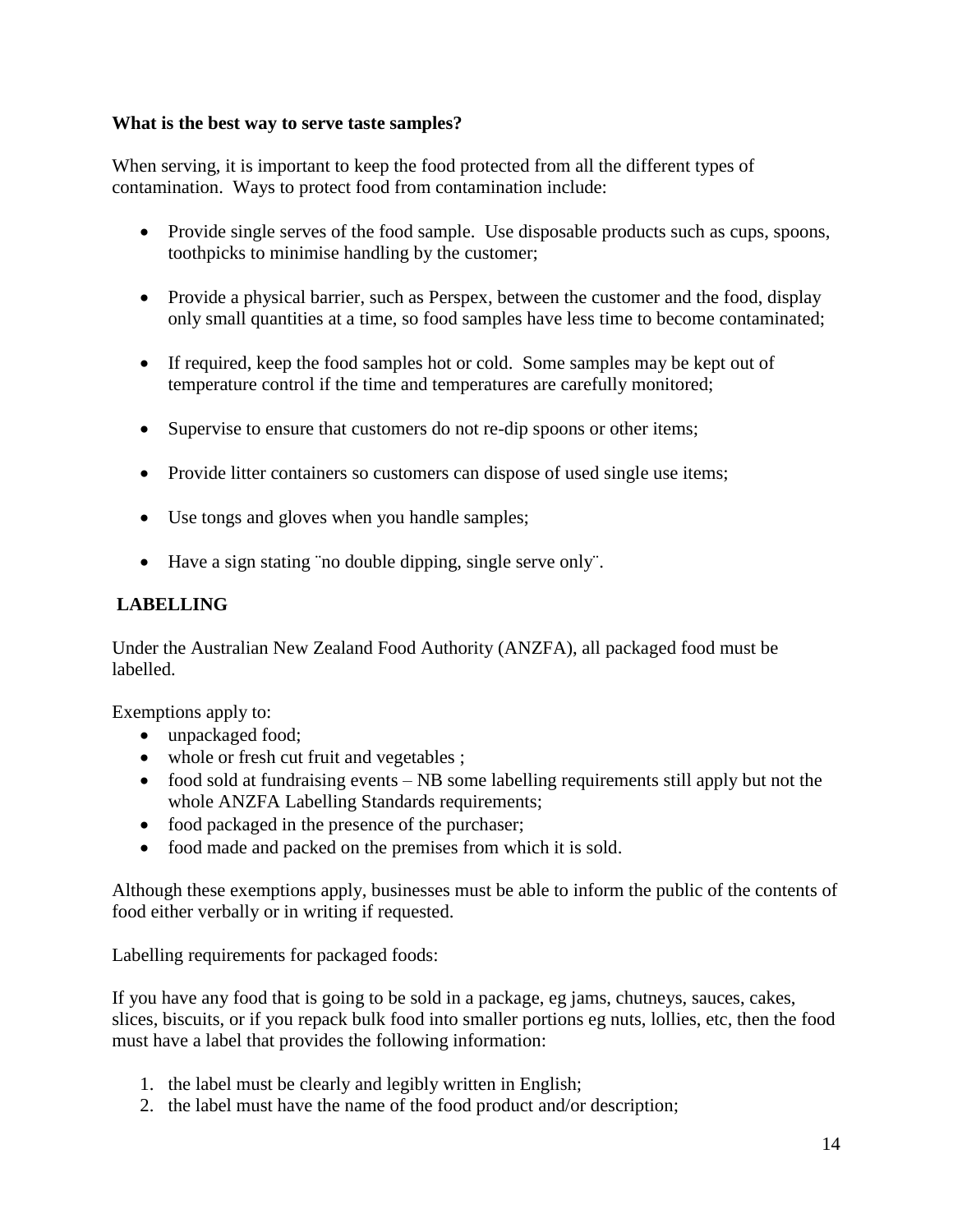- 3. the label must have a list of the ingredients in descending order by weight/volume, and in particular note any foods that are potential allergens such as milk, eggs, gluten flour, sesame seeds, soy, peanuts, tree nuts (all nuts other than peanuts), unprocessed honey, royal jelly, pollen, fish and shellfish, etc;
- 4. the label must provide details (name/address/telephone number) of the person who made the product. This could be the name of the club and contact details PLUS a code which is used by the club to identify the person who made the product;
- 5. the label must contain either a use by date, best before date, or the date of manufacture of the product.

Note: Food that has been packaged in front of the consumer/purchaser does not require a label.

It is the responsibility of the organising body of the fair, carnival, fete, etc, to ensure that all proposed temporary food stallholders make personal contact with the EHO prior to the establishment of the temporary food stall, to discuss all or any of the above requirements.

It is the responsibility of the organising body of the event, fair, carnival, fete, etc, to ensure the compliance of all temporary food stalls with the above requirements, including electrical safety.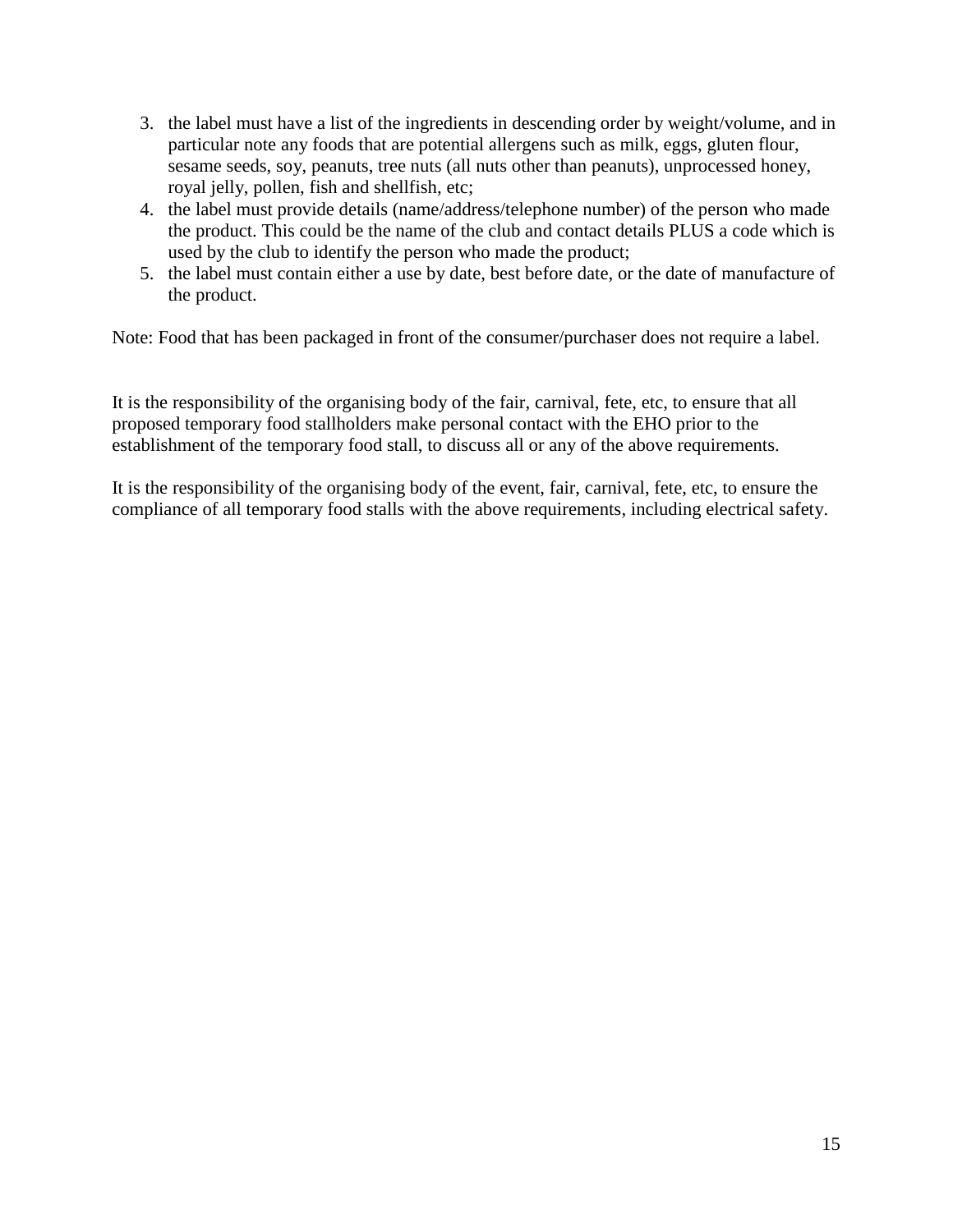# **TEMPORARY FOOD STALL CHECKLIST**

This checklist has been designed for operators to use each time a temporary food stall is set up. It will help you understand what is required to operate a temporary food stall.

#### **Licence**

- Refer to Temporary Food Stall Guide for information;
- Copy of current licence available.

#### **Structure**

- Covered stall:
- Barrier between public and stall, particularly when a hot box or BBQ is used;
- Floor covering easy to clean;
- Cooking equipment located to protect food from contamination;
- Dry type chemical fire extinguisher available for use;

#### **Temperature Control**

- Refer to Temporary Food Stall Guide for temperature requirements;
- Potentially hazardous foods store within temperature control;
- Thermometer in use;
- Temperature records kept;
- Temperature control during transport.

#### **Storage**

- Food stored in clean and hygienic environment;
- Separate raw and cooked foods;
- Food covered:
- No food stored directly on the ground.

#### **Preparation**

- Time taken to prepare food at the food stall kept to a minimum i.e. within 2 hours;
- All food prepared inside food stall;
- Raw and cooked food prepared and stored separately;
- Food protected by a physical barrier;
- All food prepared on tables.

#### **Serving**

- Money and food handled separately
- Tongs, spoons, spatulas, gloves used to handle food;
- Disposable eating and drinking utensils used;
- Sauces, condiments are in squeeze type dispensers or sealed packs.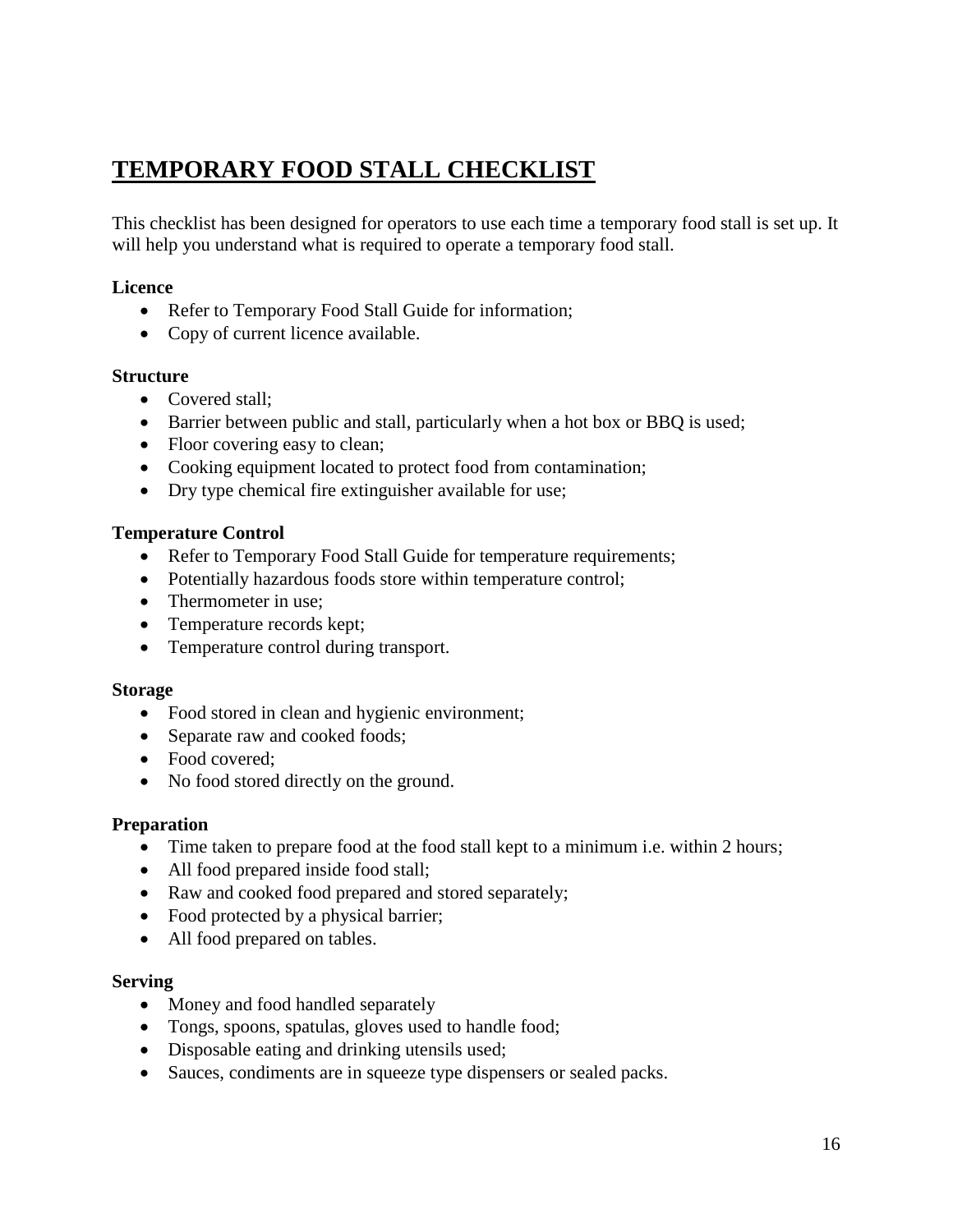#### **Taste Testing/Display**

- Single serve utensils, sneeze guards;
- Signs stating "No double dipping", "Single serve only";

#### **Personal Hygiene**

- Refer to Temporary Food Stall Guide for personal hygiene requirements;
- Clean personal attire and habits:
- No smoking in food stall;
- No cuts, illness, sores on food handlers;
- 20 litre water container with tap labelled "Hand Washing Only" and bucket to collect waste water;
- Liquid soap and paper towels supplied for staff use.

#### **General Cleaning**

- Refer to Temporary Food Stall Guide for cleaning requirements;
- Walls, floors, ceilings are clean;
- Utensils and equipment cleaned and sanitised regularly;
- Hot water/sanitiser available for emergency cleaning;
- 20 litre water container with tap labelled" Utensil Washing Only" and bucket to collect waste water;
- Overall stall clean.

#### **Waste Management**

- Refer to Temporary Food Stall Guide for waste management requirements;
- Refuse bins with lid and liner supplied;
- Wastewater stored in container labelled "Waste Water Only";
- Waste water disposed into sewer or other appropriate drain;
- Waste oil stored and disposed of correctly and safely.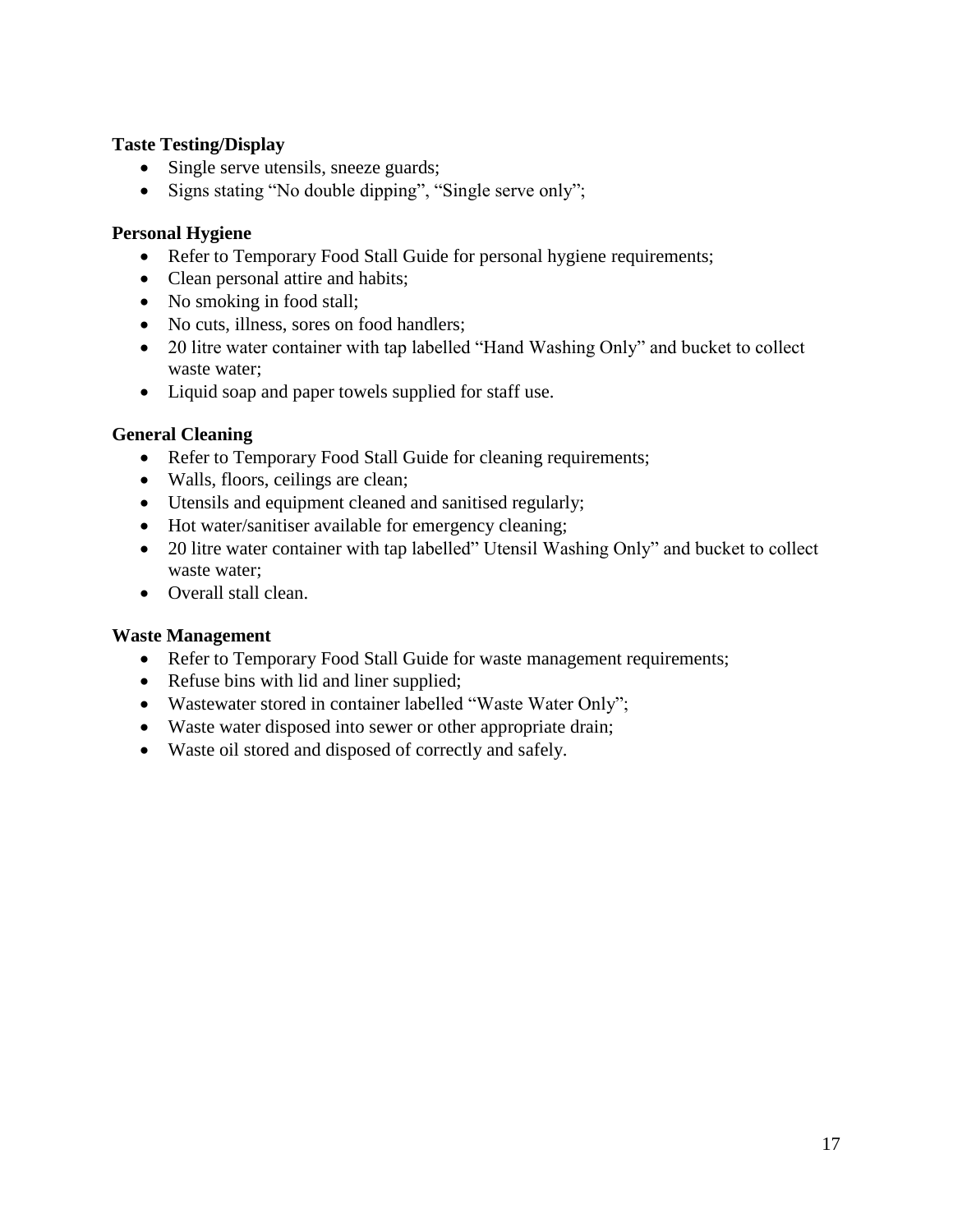

# **Application for Temporary Food Stall Licence**

Food Act 2008

| Type of food to be sold:                                                      |
|-------------------------------------------------------------------------------|
|                                                                               |
|                                                                               |
| Are you an approved Food Premises? (Attach Registration Certificate) Yes / No |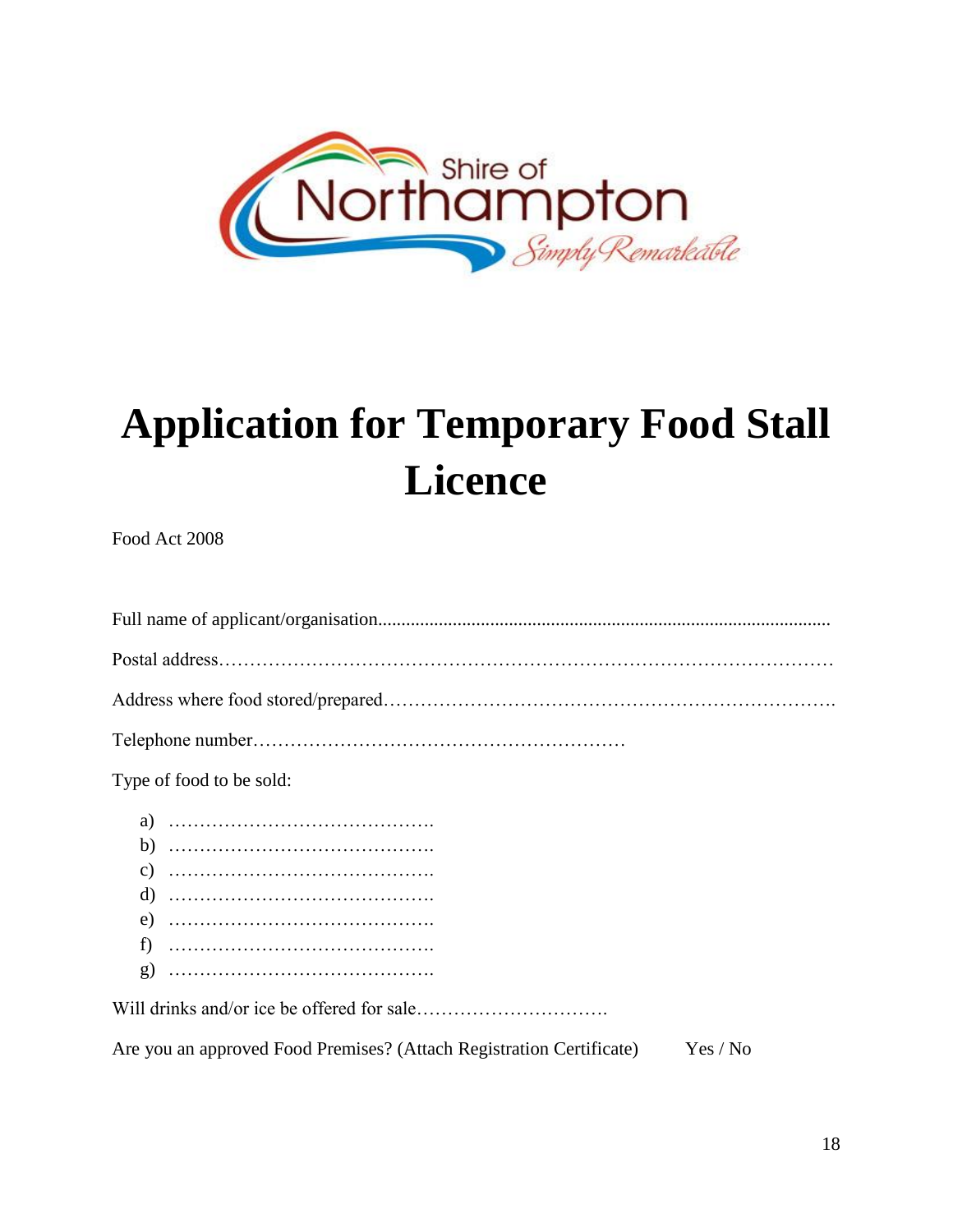Licence required for:

| <b>Event Name</b> | Location | Date / Time |
|-------------------|----------|-------------|
|                   |          |             |
|                   |          |             |
|                   |          |             |
|                   |          |             |
|                   |          |             |

No. of staff currently trained in food Safety? ………………………………..

Please see [www.northampton.wa.gov.au](http://www.northampton.wa.gov.au/) for free Food Safety Training – I'm Alert.

Size of stall/food van (floor area)....………………………………………………………… Method of construction of stall/food van………………………………………………………… …………………………………………………………………………………………………….

Note: Food stalls are to comply with the Shire of Northampton "Temporary Food Stalls Guide".

Please tick what you will have on-site in the food stall/food van at the above event(s) –

| A marquee or tent with or without 3 sides $\&$ | Hand washing facilities: running or contained  |
|------------------------------------------------|------------------------------------------------|
| floor                                          | water with liquid soap and paper towels        |
| or mobile food van                             |                                                |
| Cold display and storage; fridges, eskies with | Dedicated buckets to wash equipment            |
| cold bricks or ice                             |                                                |
| Hot display and storage: bain marie            | Safe power supply $\&$ correct extension cords |
| Cooking equipment: deep fryers, woks, BBQ      | Fire extinguisher or blanket                   |
| Staff wearing clean clothes, aprons, enclosed  | Disposable gloves available                    |
| shoes, and hair covering caps/bandannas        |                                                |
| Suitable/adequate no. of utensils for handling | Single use or dispensers for sauces, napkins,  |
| food rather than using hands                   | takeaway containers, disposable                |
|                                                | cutlery/spoons/stirrers, etc                   |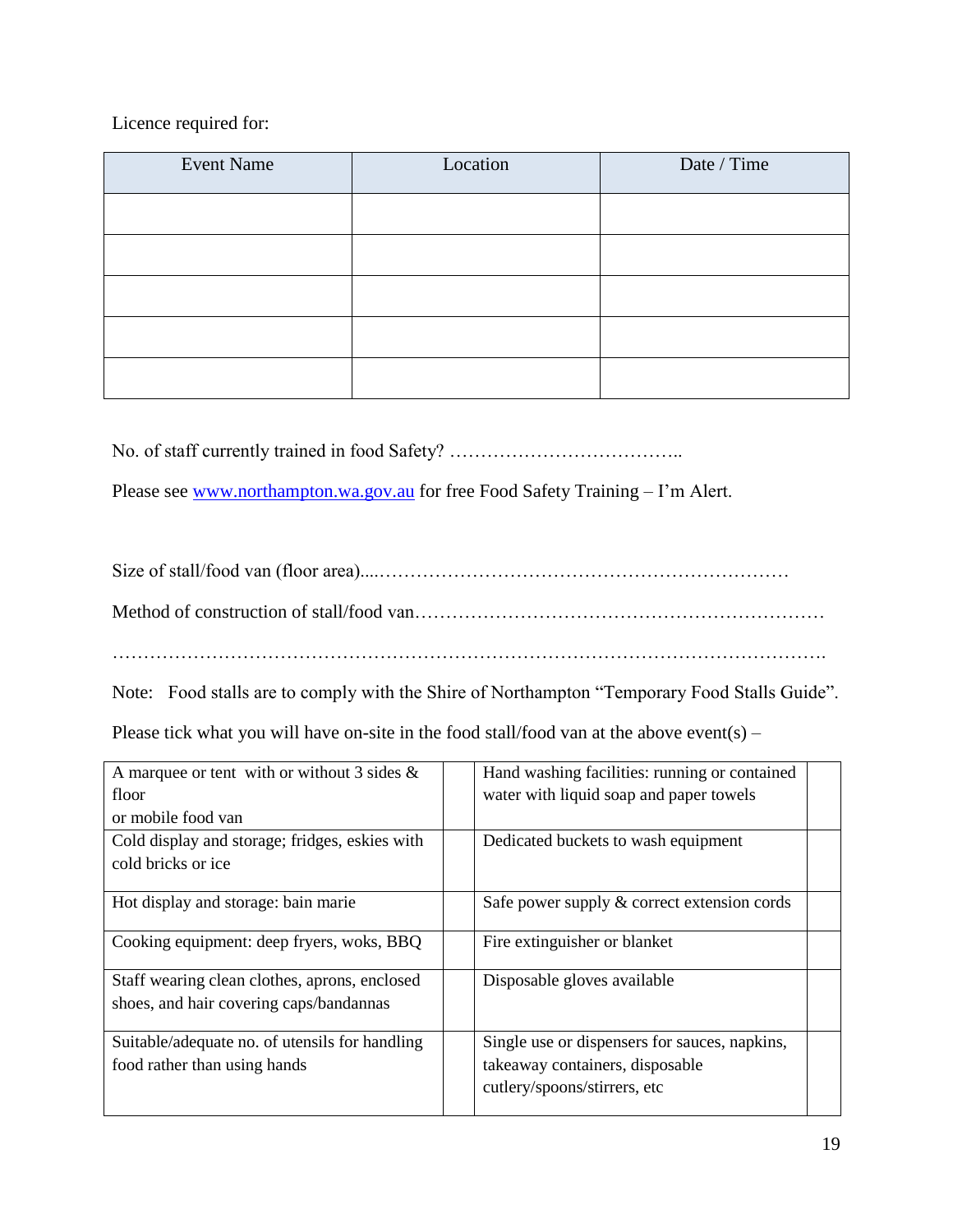| Pre-packed food labelled                                              | Rubbish bins                            |  |
|-----------------------------------------------------------------------|-----------------------------------------|--|
| Water supply / wastewater disposal point                              | Method of wastewater disposal (explain) |  |
| Smoking, animals, and babies/young children<br>not permitted in stall |                                         |  |
| Other                                                                 | Other                                   |  |

If power is required you must complete the Temporary Food Stall Power Distribution Form.

Contact details:

- Full name……………………………………………………….
- Phone/mobile…………………………………………………...
- Email……………………………………………………………

The above named applicant hereby applies for the issue of a Temporary Food Stall Licence in respect of the stall/s mentioned above.

Dated the ……………….day of………………………………20……..

Signature……………………………………………………..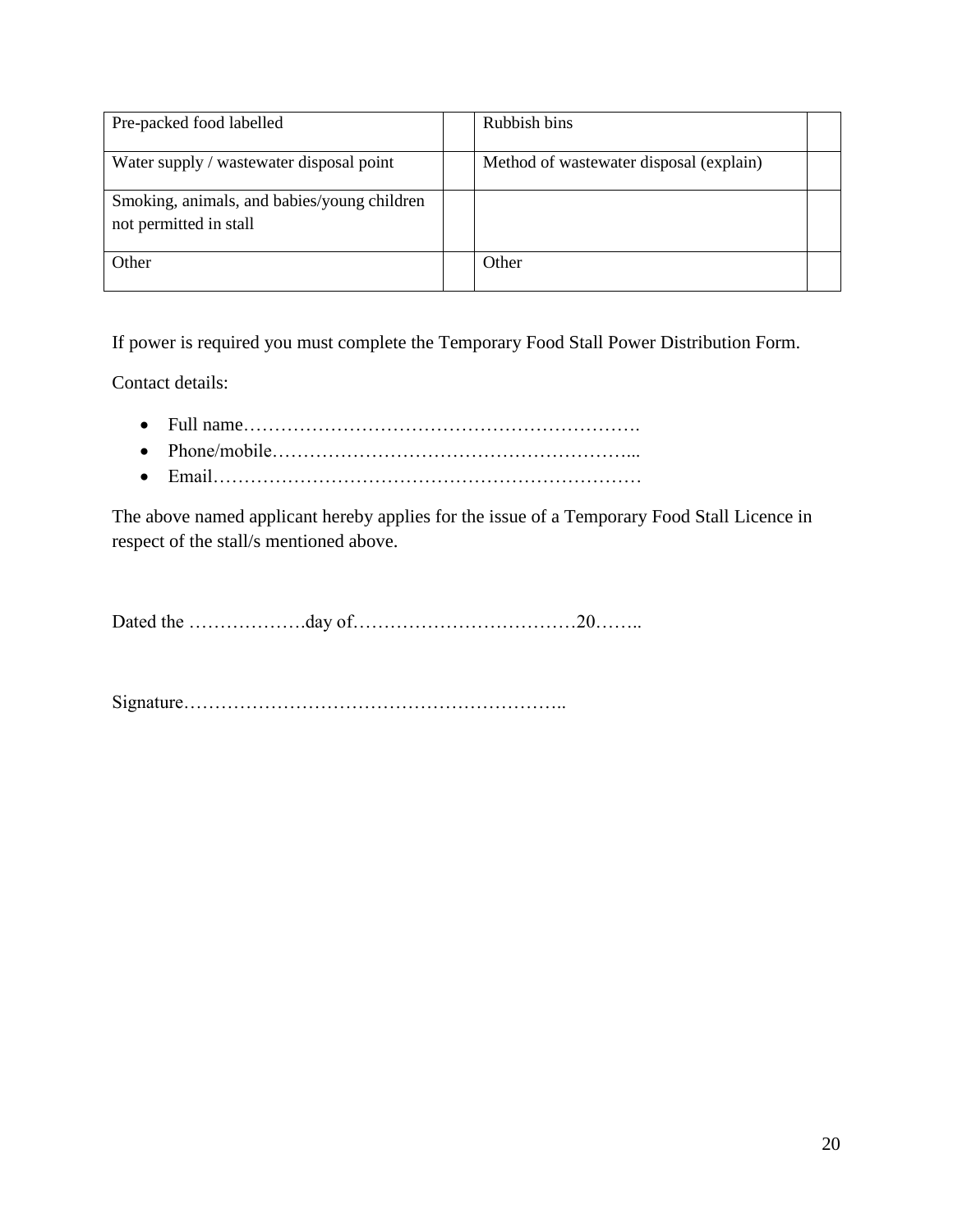

# **Application for Temporary Food Stall Power Distribution**

| $\mathbf{1}$                                         | Full name of                                                                                                                                                   |
|------------------------------------------------------|----------------------------------------------------------------------------------------------------------------------------------------------------------------|
| $\overline{2}$                                       | Postal                                                                                                                                                         |
| 3                                                    | List all electrical implements to be used in your food stall. NOTE power boards must be<br>used, not double adaptors:                                          |
|                                                      |                                                                                                                                                                |
| $\overline{4}$                                       |                                                                                                                                                                |
| 5                                                    | Amp requirement: 10 Amp how many15 Amp how many<br>(Event electrician to recommend outlets, cords and Amp according to implement<br>requirements stated above) |
| $\tau \wedge \tau \rightarrow \tau \rightarrow \tau$ |                                                                                                                                                                |

#### **NOTE:**

• You must only use your allocated Distribution Box and Outlet Numbers. If a problem arises contact the event organiser or the event electrician.